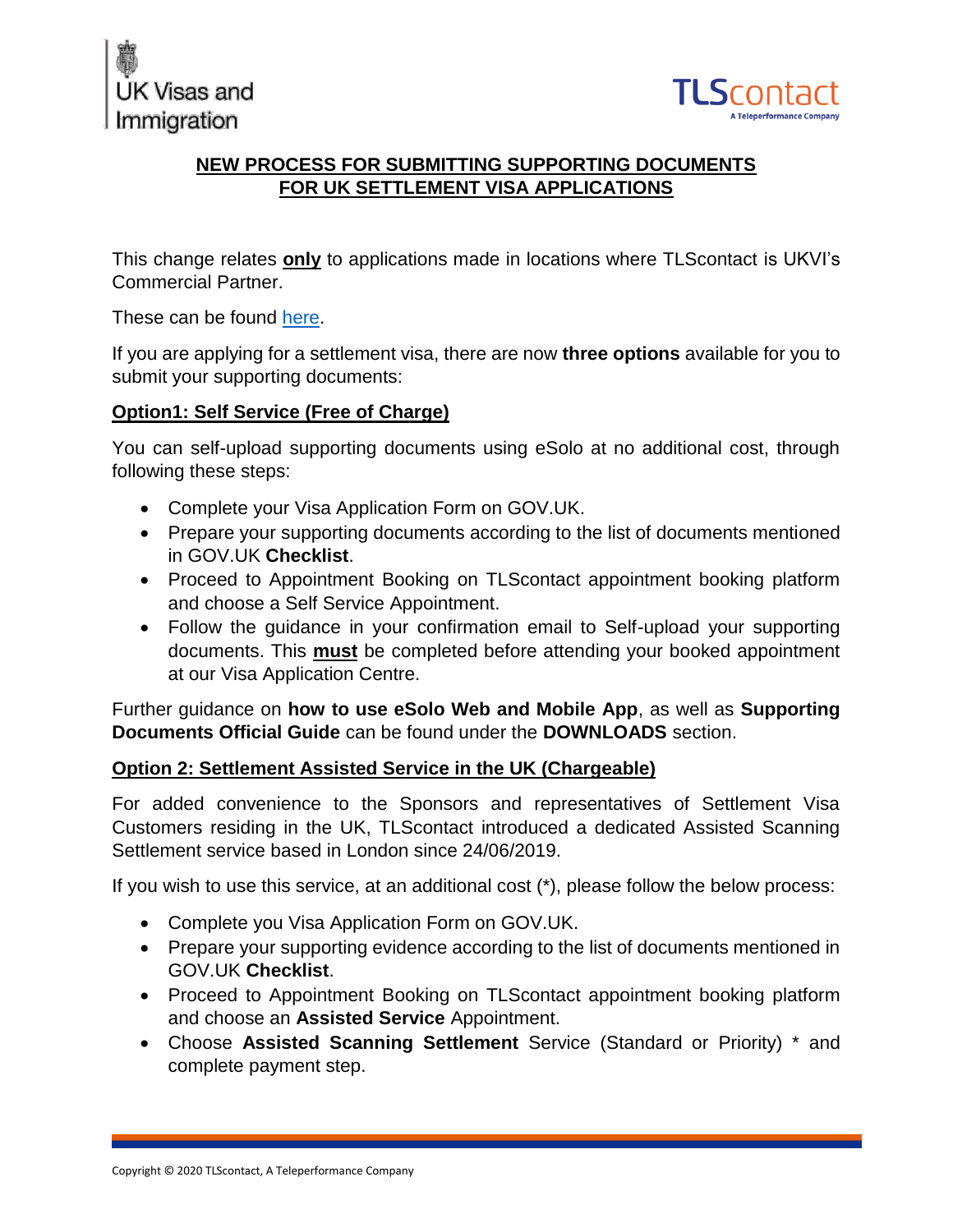



 Send your supporting documents with **proof of payment** and GOV.UK **checklist** (necessary for linking the documents to your visa application) **by Postal Route Only** to the following address:

#### **TLScontact UK Settlement Scanning Hub, 18 Ryeland Boulevard, Wandsworth, London SW18 1UN**

*Supporting documents can be sent to this address by the applicant, the sponsor, or representatives.*

*\*Standard Settlement Scanning Service: £75 (+VAT) per application, supporting documents will be scanned within 5 working days from receipt of the documents at the scanning hub. \*Priority Settlement Scanning Service £100 (+VAT) per application, documents will be scanned within 24 hours from receipt of documents at the scanning hub.*

#### **Option 3: Settlement Assisted Service in Visa Application Centre (Chargeable):**

For an additional cost\*, this service is available in all our Visa Application Centres. If you wish to use this service, please follow the below process:

- Complete you Visa Application Form on GOV.UK.
- Prepare your supporting evidence according to the list of documents mentioned in GOV.UK **Checklist**.
- Proceed to Appointment Booking on TLScontact appointment booking platform and choose an **Assisted Service** Appointment.
- Choose **Assisted Scanning Settlement** Service and complete payment step.
- Simply bring your documents with you to our Visa Application Centre, on the day of your appointment.

#### *\*Cost (£75 +VAT) Exchange rates apply*

*\*VAT amount will vary – depending on the Visa Application Centre you are applying from. Please check the final amount displayed in your basket before checkout*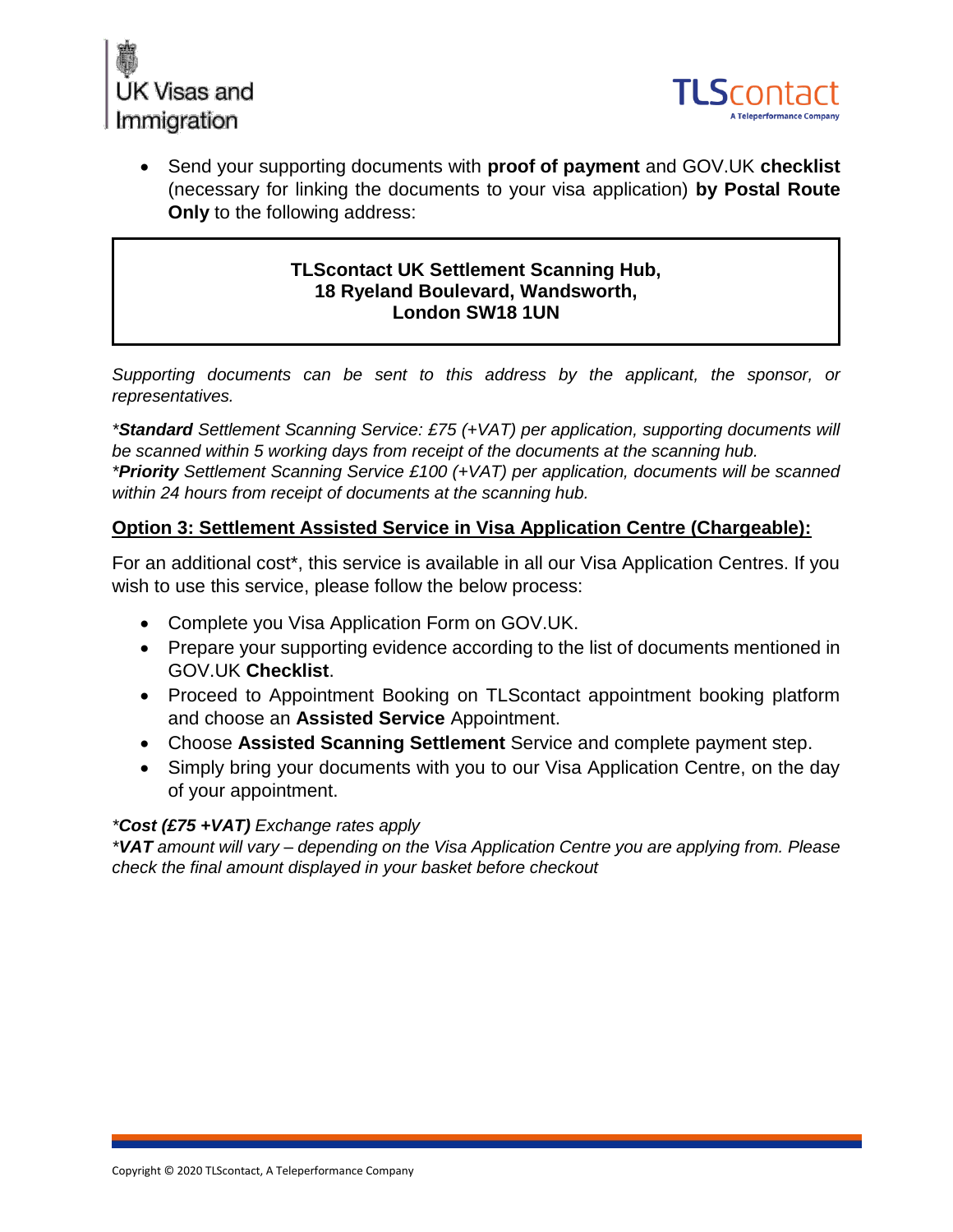



#### **How to prepare your documents?**

### *Important:*

You are strongly advised to submit supporting documents as listed in your personalized document checklist and any specified documents required for the category in which you are applying:

**ONLY clear, A4 colour photocopies** of your supporting documents will be accepted;

**DO NOT send originals**, as TLScontact is not liable for any loss or damage.

Where the documents are not specified, you are advised to consider submitting the following:

- A copy of your sponsor's passport highlighting any visas or endorsements that demonstrate that they have travelled to visit you or demonstrate that you have travelled together.
- Documents supporting your sponsor's employment, income and savings for the specified period. This should include a letter from your sponsor's employer, payslips, tax certificates and banks statements. Where applicable, you should include documents supporting your sponsor's self-employment and business banks statements. These should be separated and arranged in chronological order. Evidence of your employment, savings and education will normally only be required if you are relying on these to meet the financial or other requirements.
- Documents demonstrating your sponsor's accommodation in the UK.
- Documents supporting your relationship such as a marriage certificate or birth certificate. Other documents can include photographs from your wedding and/or a range of other photographs supporting your relationship over a period of time. You are strongly advised to submit no more than a total of 10 photographs.

#### *Important:*

Wedding albums, USB and DVDs **will NOT be accepted**. If you wish to submit copies of chat history, you are strongly advised to submit no more than 10 A4 pages of chat. The chat history should demonstrate your relationship over a period of time. Please note that if you choose to submit more than 10 photos and 10 A4 pages of chat history then only a random selection of these documents will be scanned.

Documents such as money transfer receipts should only be submitted if you are relying on these to meet a specific requirement.